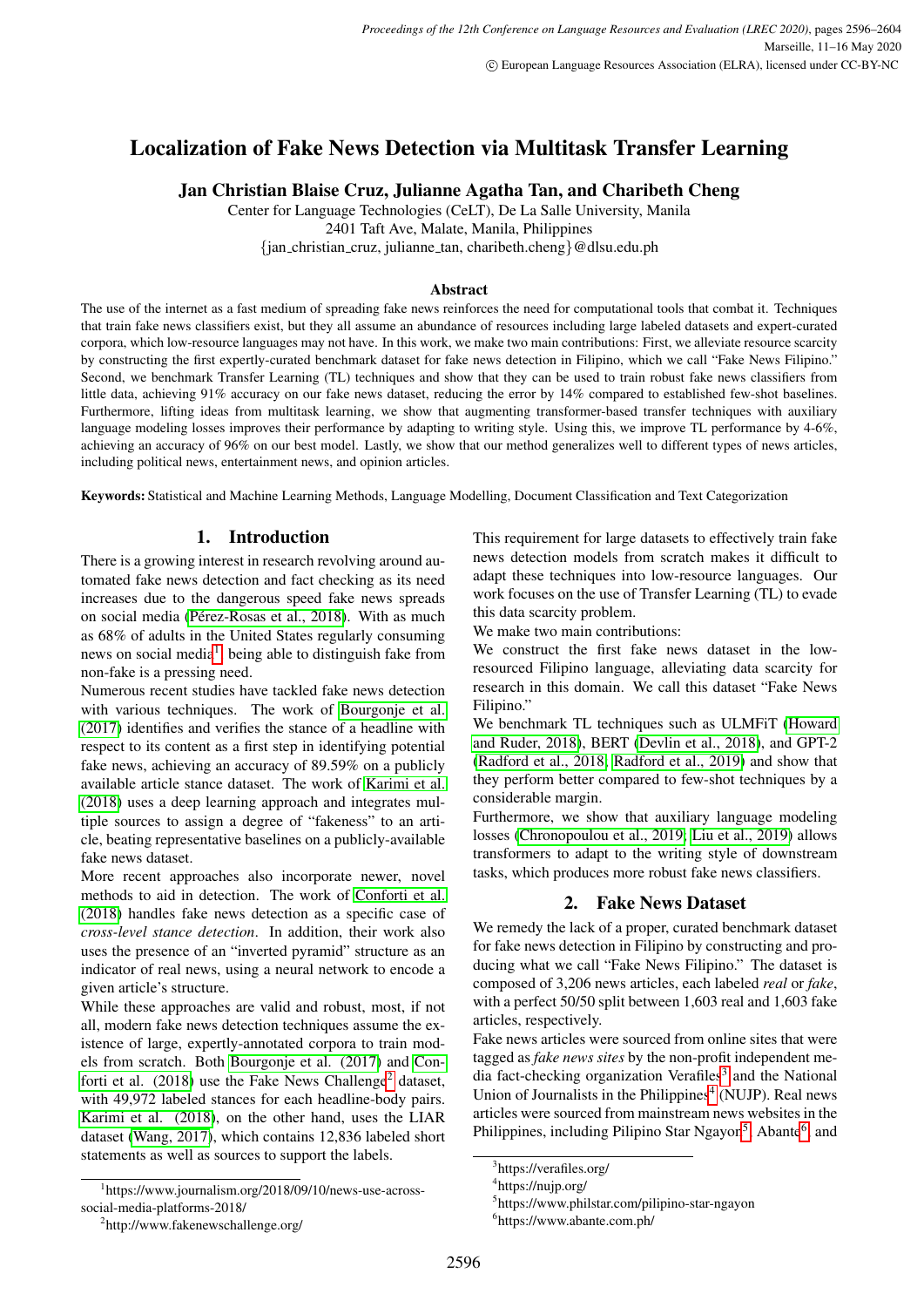| Split          | Label | Documents | Tokens  | Unique Tokens OOV Tokens |                 |
|----------------|-------|-----------|---------|--------------------------|-----------------|
| Train          | ۰     | 2.244     | 468,056 | 41,570                   |                 |
| Test           | ۰     | 962       | 200,472 | 24,978                   | 8,807 (17.48%)  |
| $Train + Test$ | Real  | 1.603     | 447.401 | 35,959                   |                 |
|                | Fake  | 1.603     | 221,127 | 27,371                   | 14,418 (28.62%) |
| Train          | Real  | 1.121     | 312,047 | 29.619                   |                 |
|                | Fake  | 1.123     | 156,009 | 22,385                   | 11,951 (28.75%) |
|                |       |           |         |                          |                 |

<span id="page-1-1"></span>Table 1: Statistics for the Fake News Filipino dataset. The top division of the table describes corpus statistics for train and test splits. The middle describes token statistics for real and fake articles in the entire dataset. The bottom describes token statistics for real and fake articles in the training split of the dataset. Training set size is 70% of the total size of the dataset. To produce the training set, the full dataset is loaded into Pandas and is shuffled in place with a random seed of 42.

|    | Real    | Fake        | <b>Unique Fake</b> |
|----|---------|-------------|--------------------|
| 1  | si      | si          | koponan            |
| 2  | naman   | naman       | torneo             |
| 3  | kay     | kay         | <b>PVF</b>         |
| 4  | daw     | daw         | Volleyball         |
| 5  | lang    | Duterte     | barahang           |
| 6  | Duterte | lang        | panalo-talo        |
| 7  | noong   | ayon        | rebounds           |
| 8  | ayon    | umano       | Mayweather         |
| 9  | I       | source      | asosasyon          |
| 10 | rin     | video       | Coloma             |
| 11 | umano   | ilang       | Bimby              |
| 12 | nang    | <b>Miss</b> | Romasanta          |
| 13 | ilang   | po          | <b>MVP</b>         |
| 14 | source  | pangulong   | open               |
| 15 | yung    | rin         | kings              |

<span id="page-1-2"></span>Table 2: Top words in the Fake News Filipino dataset by frequency. Real and fake news articles have very similar top words, sharing 10 words with the highest frequency. The right hand shows the top fifteen words that only show in fake news articles (in the context of the dataset) by frequency.

Bandera<sup>[7](#page-1-0)</sup>.

The dataset is primarily in Filipino, with the addition of some English words commonly used in Filipino vernacular. Token and corpus statistics for the dataset can be found on Table [1.](#page-1-1)

We construct the dataset by scraping our source websites, encoding all characters into UTF-8. Preprocessing was light to keep information intact: we retain capitalization and punctuation, and do not correct any misspelled words. We do not pre-tokenize the dataset, but in order to compute the dataset statistics in Table [1,](#page-1-1) we use the Moses Tokenizer [\(Koehn et al., 2007\)](#page-8-10).

We also perform initial analyses on the FNF dataset. It can be seen that real news and fake news share very similar vocabularies, with 10 out of the top 15 words by frequency shared by the two classes. Looking at the entirety of the real and fake vocabularies, a large overlap is also seen. In the full dataset, only 28.62% of words appear solely in fake news articles do not appear in real news article. In the training split, only 28.75% of words unique to fake articles do

not appear in real news. As the dataset only contains 1,603 real and fake articles respectively, this overlap is expected to shrink as more data is collected. This tells us that the presence of certain words do not guarantee that an article will be classified as real or fake.

We also list the top 15 words by frequency that only appear in fake news articles. We find that 5 out of 15 are proper names, with the rest of the 10 being neutral words. This further supports the idea that word choice does not immediately point towards "fakeness" or "realness" of an article. The list of top words by frequency, along with the top 15 words by frequency that only appear in fake news articles, is shown in Table [2.](#page-1-2)

# 3. Methods

We provide a baseline model as a comparison point, using a few-shot learning-based technique to benchmark transfer learning against methods designed with low resource settings in mind. After which, we show three TL techniques that we adapted to the task of fake news detection.

# 3.1. Baseline

We use a siamese neural network, shown to perform stateof-the-art few-shot learning [\(Koch et al., 2015\)](#page-8-11), as our baseline model.

A siamese network is composed of weight-tied twin networks that accept distinct inputs, joined by an energy function, which computes a distance metric between the representations given by both twins. The network could then be trained to differentiate between classes in order to perform classification [\(Koch et al., 2015\)](#page-8-11).

We modify the original to account for sequential data, with each twin composed of an embedding layer, a Long-Short Term Memory (LSTM) [\(Hochreiter and Schmidhu](#page-8-12)[ber, 1997\)](#page-8-12) layer, and a feed-forward layer with Rectified Linear Unit (ReLU) activations.

Each twin embeds and computes representations for a pair of sequences, with the prediction vector  $p$  computed as:

$$
p = \sigma(W_{out}|o_1 - o_2| + b_{out})
$$
 (1)

where  $o_i$  denotes the output representation of each siamese twin i,  $W_{\text{out}}$  and  $b_{\text{out}}$  denote the weight matrix and bias of the output layer, and  $\sigma$  denotes the sigmoid activation function.

<span id="page-1-0"></span><sup>7</sup> https://bandera.inquirer.net/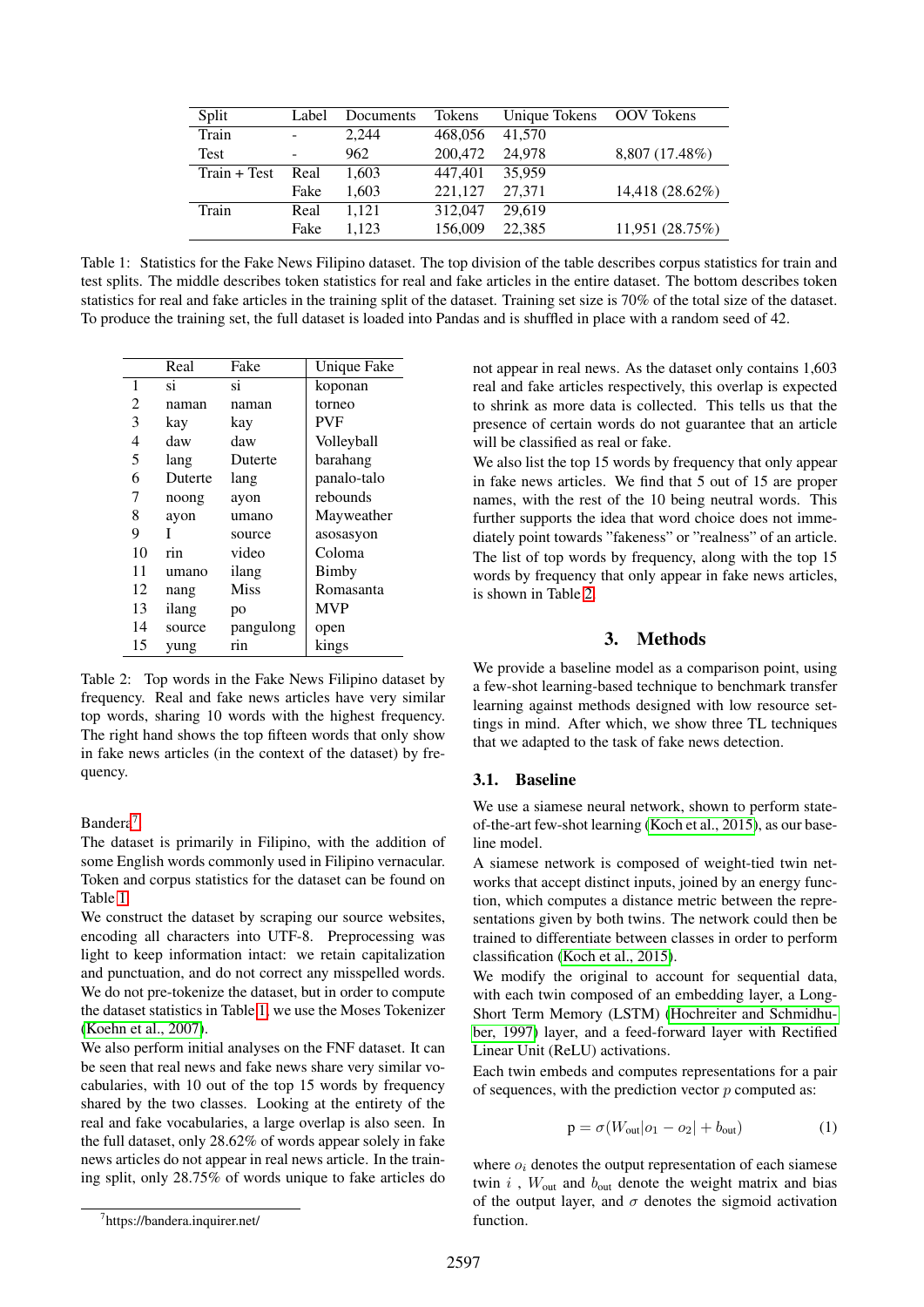# 3.2. ULMFiT

ULMFiT [\(Howard and Ruder, 2018\)](#page-8-4) was introduced as a TL method for Natural Language Processing (NLP) that works akin to ImageNet [\(Russakovsky et al., 2015\)](#page-8-13) pretraining in Computer Vision.

It uses an AWD-LSTM [\(Merity et al., 2017\)](#page-8-14) pretrained on a language modeling objective as a base model, which is then finetuned to a downstream task in two steps.

First, the language model is finetuned to the text of the target task to adapt to the task syntactically. Second, a classification layer is appended to the model and is finetuned to the classification task conservatively. During finetuning, multiple different techniques are introduced to prevent catastrophic forgetting.

ULMFiT delivers state-of-the-art performance for text classification, and is notable for being able to set comparable scores with as little as 1000 samples of data, making it attractive for use in low-resource settings [\(Howard and](#page-8-4) [Ruder, 2018\)](#page-8-4).

# 3.3. BERT

BERT is a Transformer-based [\(Vaswani et al., 2017\)](#page-8-15) language model designed to pretrain "deep bidirectional representations" that can be finetuned to different tasks, with state-of-the-art results achieved in multiple language understanding benchmarks [\(Devlin et al., 2018\)](#page-8-5).

As with all Transformers, it draws power from a mechanism called "Attention" [\(Luong et al., 2015\)](#page-8-16), which allows the model to compute weighted importance for each token in a sequence, effectively pinpointing context reference [\(Vaswani et al., 2017\)](#page-8-15). Attention allows the Transformer to refer to multiple positions in a sequence for context at any given time regardless of distance, which is an advantage over Recurrent Neural Networks (RNN).

BERT's advantage over ULMFiT is its bidirectionality, leveraging both left and right context using a pretraining method called "Masked Language Modeling." In addition, BERT also benefits from being *deep*, allowing it to capture more context and information. BERT-Base, the smallest BERT model, has 12 layers (768 units in each hidden layer) and 12 attention heads for a total of 110M parameters. Its larger sibling, BERT-Large, has 24 layers (1024 units in each hidden layer) and 16 attention heads for a total of 340M parameters.

# 3.4. GPT-2

The GPT-2 [\(Radford et al., 2019\)](#page-8-7) technique builds up from the original GPT [\(Radford et al., 2018\)](#page-8-6). Its main contribution is the way it is trained. With an improved architecture, it learns to do multiple tasks by just training on vanilla language modeling.

Architecture-wise, it is a Transformer-based model similar to BERT, with a few differences. It uses two feed-forward layers per transformer "block," in addition to using "delayed residuals" which allows the model to choose which transformed representations to output.

GPT-2 is notable for being *extremely deep*, with 1.5B parameters, 10x more than the original GPT architecture. This gives it more flexibility in learning tasks unsupervised from language modeling, especially when trained on a very large unlabeled corpus.

# 3.5. Multitask Finetuning

.

BERT and GPT-2 both lack an explicit "language model finetuning step," which gives ULMFiT an advantage where it learns to adapt to the writing style and linguistic features of the text used by its target task. Motivated by this, we propose to augment Transformer-based TL techniques with a language model finetuning step.

Following recent works in multitask learning [\(Chronopoulou et al., 2019;](#page-8-8) [Liu et al., 2019\)](#page-8-9), we finetune the model to the writing style of the target task (via language modeling) *at the same time* as we finetune the classifier, instead of setting it as a separate step. This produces two losses to be optimized *together* during training, and ensures that no task (language modeling or classification) will be prioritized over the other. This concept has been proposed and explored to improve the performance of transfer learning in multiple language tasks

We show that this method improves performance on both BERT and GPT-2, given that it learns to adapt to the idiosyncracies of its target task in a similar way that ULMFiT also does.

# 4. Experimental Setup

In this section, we describe how we preprocessed our datasets, pretrained our language models, finetuned them into fake news classifiers, and analyzed our benchmark results.

# 4.1. Fake News Dataset Preprocessing

To preprocess the dataset, we only perform tokenization, specifically "Byte-Pair Encoding" (BPE) [\(Cherry et al.,](#page-8-17) [2018\)](#page-8-17).

BPE is a form of fixed-vocabulary *subword tokenization* that considers *subword units* as the most primitive form of entity (i.e. a *token*) instead of canonical words (i.e. "I am walking today"  $\rightarrow$  "I am walk ##ing to ##day"). BPE is useful as it allows our model to represent out-of-vocabulary (OOV) words unlike standard tokenization. In addition, it helps language models in learning morphologically-rich languages as it now treats morphemes as the smallest token forms instead of whole words.

For training/finetuning the classifiers, we use a 70%-30% train-test split of the dataset. To produce the splits, we load the full dataset into Pandas, shuffle the dataset in-place using the sample function, setting frac to 1.0 and the random seed to 42.

When finetuning for Transformer-based techniques, we do not adjust or trim the vocabulary of the model to the vocabulary of the dataset. Instead, we keep the original vocabulary used by the model.

# 4.2. Pretraining Corpora

To pretrain BERT and GPT-2 language models, as well as an AWD-LSTM language model for use in ULMFiT, a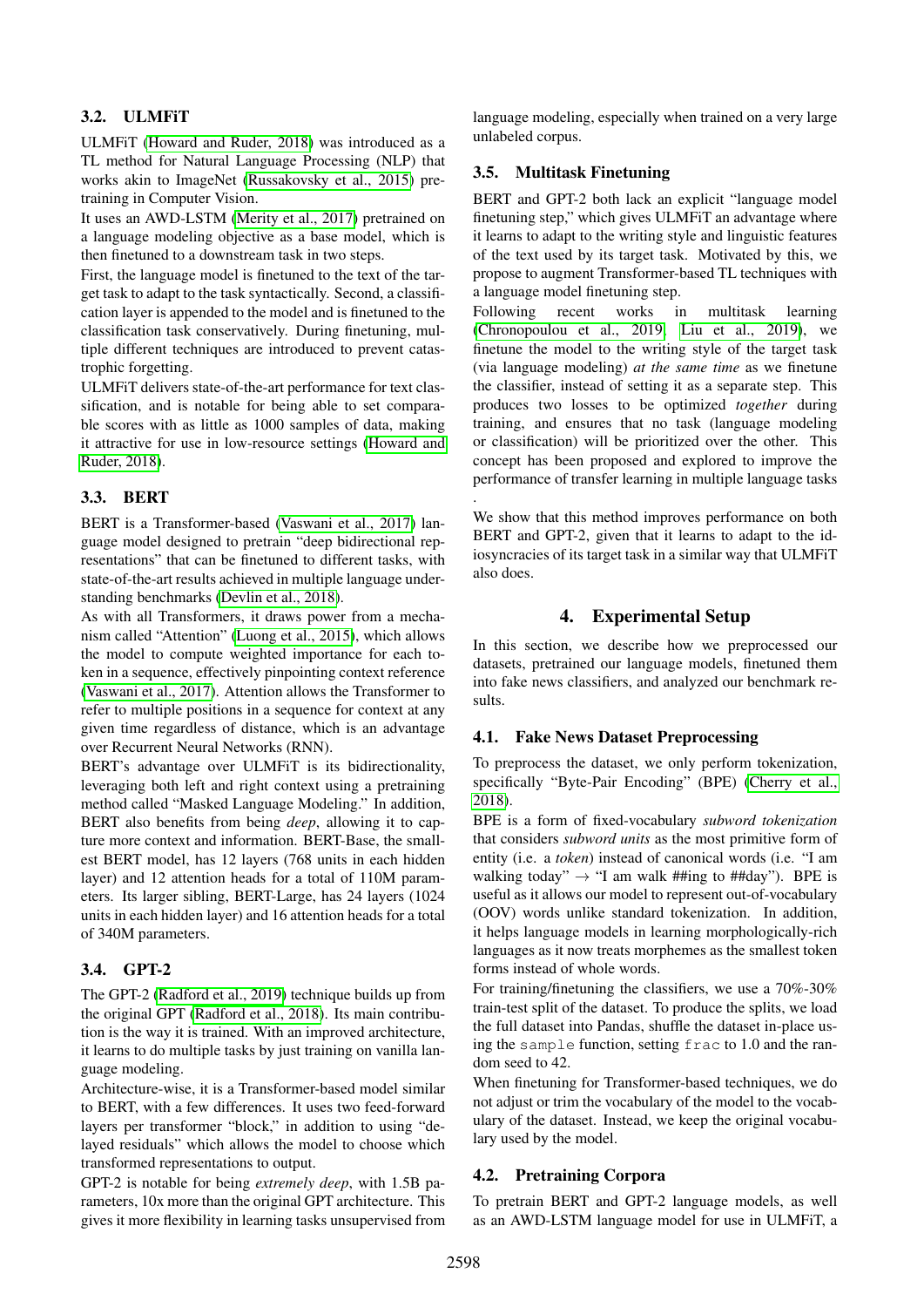| Split             | Documents        | <b>Tokens</b> | Unique Tokens | Num. of Lines |
|-------------------|------------------|---------------|---------------|---------------|
| Training          | 120.975          | 39,267,089    | 279.153       | 1,403,147     |
| Validation        | 25,919           | 8,356,898     | 164.159       | 304,006       |
| <b>Testing</b>    | 25.921           | 8.333.288     | 175,999       | 298,974       |
| <b>OOV</b> Tokens | 28,469 (0.1020%) |               |               |               |

<span id="page-3-1"></span>Table 3: Statistics for the WikiText-TL-39 Dataset.

large unlabeled training corpora is needed. For this purpose, we construct a corpus of 172,815 articles from Tagalog Wikipedia[8](#page-3-0) which we call *WikiText-TL-39* [\(Cruz and](#page-8-18) [Cheng, 2019\)](#page-8-18).

We form training-validation-test splits of 70%-15%-15% from this corpora. To form the splits, we load the full dataset into Pandas, shuffle in place (like in the Fake News Filipino dataset) to form 70%-30% splits, then further splitting the 30% split in half to form the validation and test splits. In computing for the dataset statistics, we do not consider tokens in the validation set as part of the training set vocabulary.

In constructing the dataset, the text was pre-split using the Moses Tokenizer [\(Koehn et al., 2007\)](#page-8-10) such that it can be space-split for use in later tasks like in the original Wiki-Text datasets [\(Merity et al., 2016\)](#page-8-19). For use in pretraining, however, the dataset was preprocessed lightly similar to the FFN datatset, and was tokenized using Byte-Pair Encoding. Corpus statistics for the pretraining corpora are shown on table [3.](#page-3-1) For more information on dataset construction and benchmarks, we refer the reader to [\(Cruz and Cheng, 2019\)](#page-8-18).

#### 4.3. Siamese Network Training

We train a siamese recurrent neural network as our baseline. For each twin, we use 300 dimensions for the embedding layer and a hidden size of 512 for all hidden state vectors. To optimize the network, we use a regularized crossentropy objective of the following form:

$$
\mathcal{L}(x_1, x_2) = \mathbf{y}(x_1, x_2) \log \mathbf{p}(x_1, x_2) +
$$
  
(1 - y(x\_1, x\_2)) \log(1 - \mathbf{p}(x\_1, x\_2)) + \lambda |w|^2 (2)

where  $y(x_1, x_2) = 1$  when  $x_1$  and  $x_2$  are from the same class and 0 otherwise. We use the Adam optimizer [\(Kingma](#page-8-20) [and Ba, 2014\)](#page-8-20) with an initial learning rate of 1e-4 to train the network for a maximum of 500 epochs.

#### 4.4. Transfer Pretraining

We pretrain a cased BERT-Base model using our prepared unlabeled text corpora using Google's provided pretraining scripts<sup>[9](#page-3-2)</sup>. For the masked language model pretraining objective, we use a 0.15 probability of a word being masked. We also set the maximum number of masked language model predictions to 20, and a maximum sequence length of 512. For training, we use a learning rate of 1e-4 and a batch size of 256. We train the model for 1,000,000 steps with 10,000 steps of learning rate warmup for 157 hours on a Google Cloud Tensor processing Unit (TPU) v3-8.

For GPT-2, we pretrain a GPT-2 Transformer model on our prepared text corpora using language modeling as its sole

pretraining task, according to the specifications of [\(Rad](#page-8-7)[ford et al., 2019\)](#page-8-7). We use an embedding dimension of 410, a hidden dimension of 2100, and a maximum sequence length of 256. We use 10 attention heads per multihead attention block, with 16 blocks composing the encoder of the transformer. We use dropout on all linear layers to a probability of 0.1. We initialize all parameters to a standard deviation of 0.02. For training, we use a learning rate of 2.5e-4, and a batch size of 32, much smaller than BERT considering the large size of the model. We train the model for 200 epochs with 1,000 steps of learning rate warmup using the Adam optimizer. The model was pretrained for 178 hours on a machine with one NVIDIA Tesla V100 GPU.

For ULMFiT, we pretrain a 3-layer AWD-LSTM model with an embedding size of 400 and a hidden size of 1150. We set the dropout values for the embedding, the RNN input, the hidden-to-hidden transition, and the RNN output to (0.1, 0.3, 0.3, 0.4) respectively. We use a weight dropout of 0.5 on the LSTM's recurrent weight matrices. The model was trained for 30 epochs with a learning rate of 1e-3, a batch size of 128, and a weight decay of 0.1. We use the Adam optimizer and use slanted triangular learning rate schedules [\(Howard and Ruder, 2018\)](#page-8-4). We train the model on a machine with one NVIDIA Tesla V100 GPU for a total of 11 hours.

For each pretraining scheme, we checkpoint models every epoch to preserve a copy of the weights such that we may restore them once the model starts overfitting. This is done as an extra regularization technique.

#### 4.5. Finetuning

We finetune our models to the target fake news classification task using the pretrained weights with an appended classification layer or *head*.

For BERT, we append a classification head composed of a single linear layer to the transformer model. We then finetune our BERT-Base model on the fake news classification task for 3 epochs, using a batch size of 32, and a learning rate of 2e-5.

For GPT-2, our classification head is first comprised of a layer normalization transform, followed by a linear layer. We finetune the pretrained GPT-2 transformer for 3 epochs, using a batch size of 32, and a learning rate of 3e-5.

For ULMFiT, we perform language model finetuning on the fake news dataset (appending no extra classification heads yet) for a total of 10 epochs, using a learning rate of 1e-2, a batch size of 80, and weight decay of 0.3. For the final ULMFiT finetuning stage, we append a compound classification head (linear  $\rightarrow$  batch normalization  $\rightarrow$  ReLU  $\rightarrow$  lin $ear \rightarrow batch$  normalization). We then finetune for 5 epochs, gradually unfreezing layers from the last to the first until all layers are unfrozen on the fourth epoch. We use a learning

<span id="page-3-0"></span><sup>8</sup> https://tl.wikipedia.org/wiki/Unang Pahina

<span id="page-3-2"></span><sup>9</sup> https://github.com/google-research/bert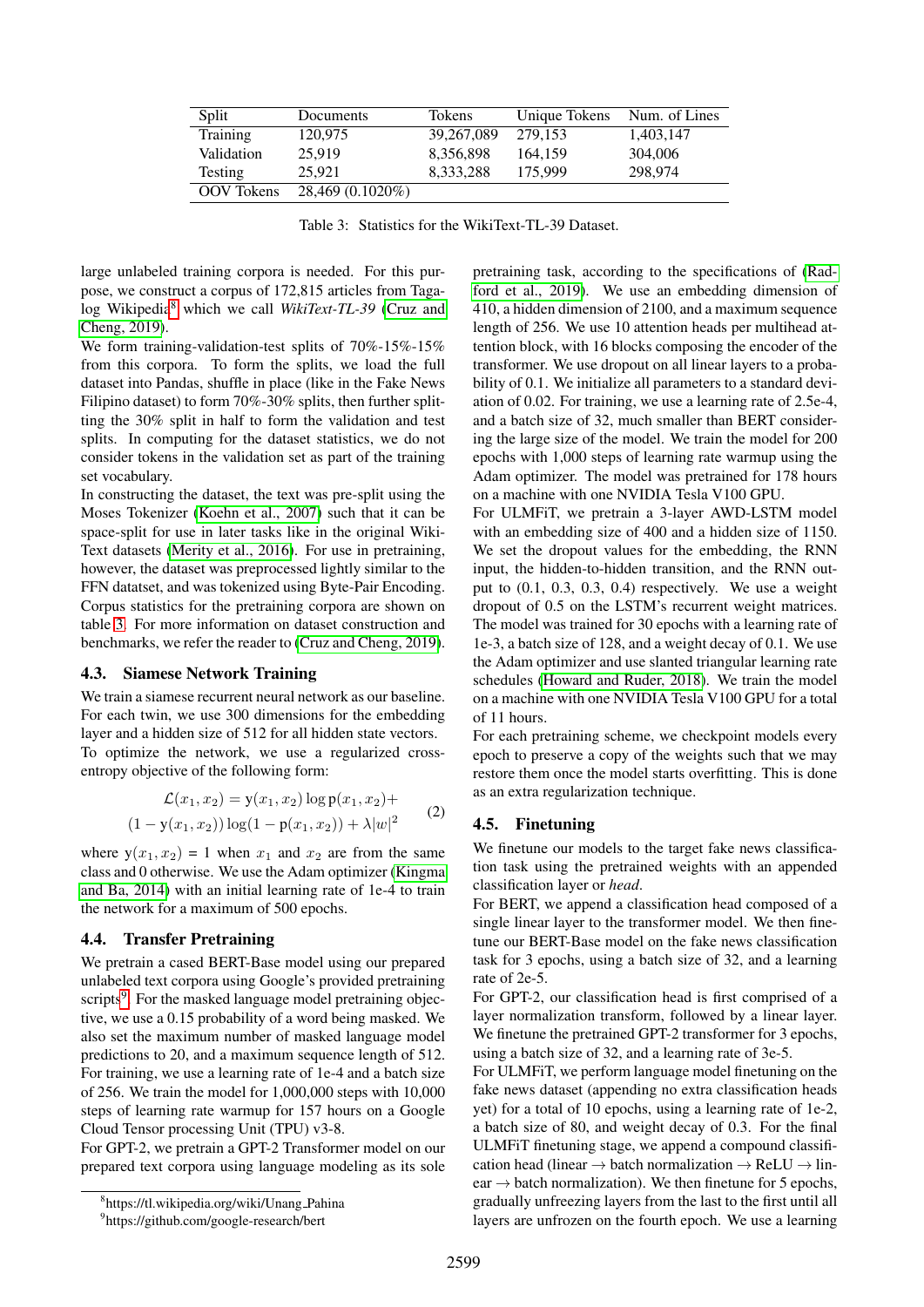rate of 1e-2 and set Adam's  $\alpha$  and  $\beta$  parameters to 0.8 and 0.7, respectively.

To show the efficacy of Multitask Finetuning, we augment BERT and GPT-2 to use this finetuning setup with their classification heads, outputting logits for both classification and language modeling at the output layer. We finetune both models to the target task for 3 epochs, using a batch size of 32, and a learning rate of 3e-5. For optimization, we use Adam with linear warmup steps of 10% the number of steps, comprising 3 epochs.

### 4.6. Generalizability Across Domains

To study the generalizability of the model to different news domains, we test our models against test cases not found in the training dataset. We mainly focus on three domains: political news, opinion articles, and entertainment/gossip articles. Articles used for testing are sourced from the same websites that the dataset was taken from.

### 5. Results and Discussion

#### 5.1. Classification Results

Our baseline model, the siamese recurrent network, achieved an accuracy of 77.42% on the test set of the fake news classification task.

The transfer learning methods gave comparable scores. BERT finetuned to a final 87.47% accuracy, a 10.05% improvement over the siamese network's performance. GPT-2 finetuned to a final accuracy of 90.99%, a 13.57% improvement from the baseline performance. ULMFiT finetuning gave a final accuracy of 91.59%, an improvement of 14.17% over the baseline Siamese Network.

We could see that TL techniques outperformed the siamese network baseline, which we hypothesize is due to the intact pretrained knowledge in the language models used to finetune the classifiers. The pretraining step aided the model in forming relationships between text, and thus, performed better at stylometric based tasks with little finetuning.

The model results are all summarized in Table [4.](#page-5-0)

### 5.2. Language Model Finetuning Significance

One of the most surprising results is that BERT and GPT-2 performed worse than ULMFiT in the fake news classification task despite being deeper models capable of more complex relationships between data.

We hypothesize that ULMFiT achieved better accuracy because of its additional language model finetuning step. We provide evidence for this assumption with an additional experiment that shows a decrease in performance when the language model finetuning step is removed, droppping ULMFiT's accuracy to 78.11%, making it only perform marginally better than the baseline model. Results for this experiment are outlined in Table [4.](#page-5-0)

In this finetuning stage, the model is said to "adapt to the idiosyncracies of the task it is solving" [\(Howard and Ruder,](#page-8-4) [2018\)](#page-8-4). Given that our techniques rely on linguistic cues and features to make accurate predictions, having the model adapt to the writing style of an article will therefore improve performance.

# 5.3. Multitask-based Finetuning

We used a multitask finetuning technique over the standard finetuning steps for BERT and GPT-2, motivated by the advantage that language model finetuning provides to ULM-FiT, and found that it greatly improves the performance of our models.

BERT achieved a final accuracy of 91.20%, now marginally comparable to ULMFiT's full performance. GPT-2, on the other hand, finetuned to a final accuracy of 96.28%, a full 4.69% improvement over the performance of ULMFiT. This provides evidence towards our hypothesis that a language model finetuning step will allow transformer-based TL techniques to perform better, given their inherent advantage in modeling complexity over more shallow models such as the AWD-LSTM used by ULMFiT. Rersults for this experiment are outlined in Table [4.](#page-5-0)

# 6. Ablations and Further Discussions

In this section, we perform ablations to study the performance contributions of key mechanisms and architectural choices in the models used. We also look into the behavior of the classifier when presented with articles outside its training set, as well as articles that aren't inherently fake or real.

### 6.1. Pretraining Effects

An ablation on pretraining was done to establish evidence that pretraining before finetuning accounts for a significant boost in performance over the baseline model. Using nonpretrained models, we finetune for the fake news classification task using the same settings as in the prior experiments. In Table [5,](#page-5-1) it can be seen that generative pretraining via language modeling does account for a considerable amount of performance, constituting 44.32% of the overall performance (a boost of 42.67% in accuracy) in the multitasking setup, and constituting 43.93% of the overall performance (a boost of 39.97%) in the standard finetuning setup.

This provides evidence that the pretraining step is necessary in achieving state-of-the-art performance.

# 6.2. Attention Head Effects

An ablation was performed to study the contribution of the multiheaded nature of the attention mechanisms to the final performance.

For this experiment, we performed several pretrainingfinetuning setups with varied numbers of attention heads using the multitask-based finetuning scheme. Using a pretrained GPT-2 model, attention heads were masked with zero-tensors to downsample the number of positions the model could attend to at one time.

As shown in Table [6,](#page-5-2) reducing the number of attention heads severely decreases multitasking performance. Using only one attention head, thereby attending to only one context position at once, degrades the performance to less than the performance of 10 heads using the standard finetuning scheme. This shows that more attention heads, thereby attending to multiple different contexts at once, is important to boosting performance to state-of-the-art results.

While increasing the number of attention heads improves performance, keeping on adding extra heads will not result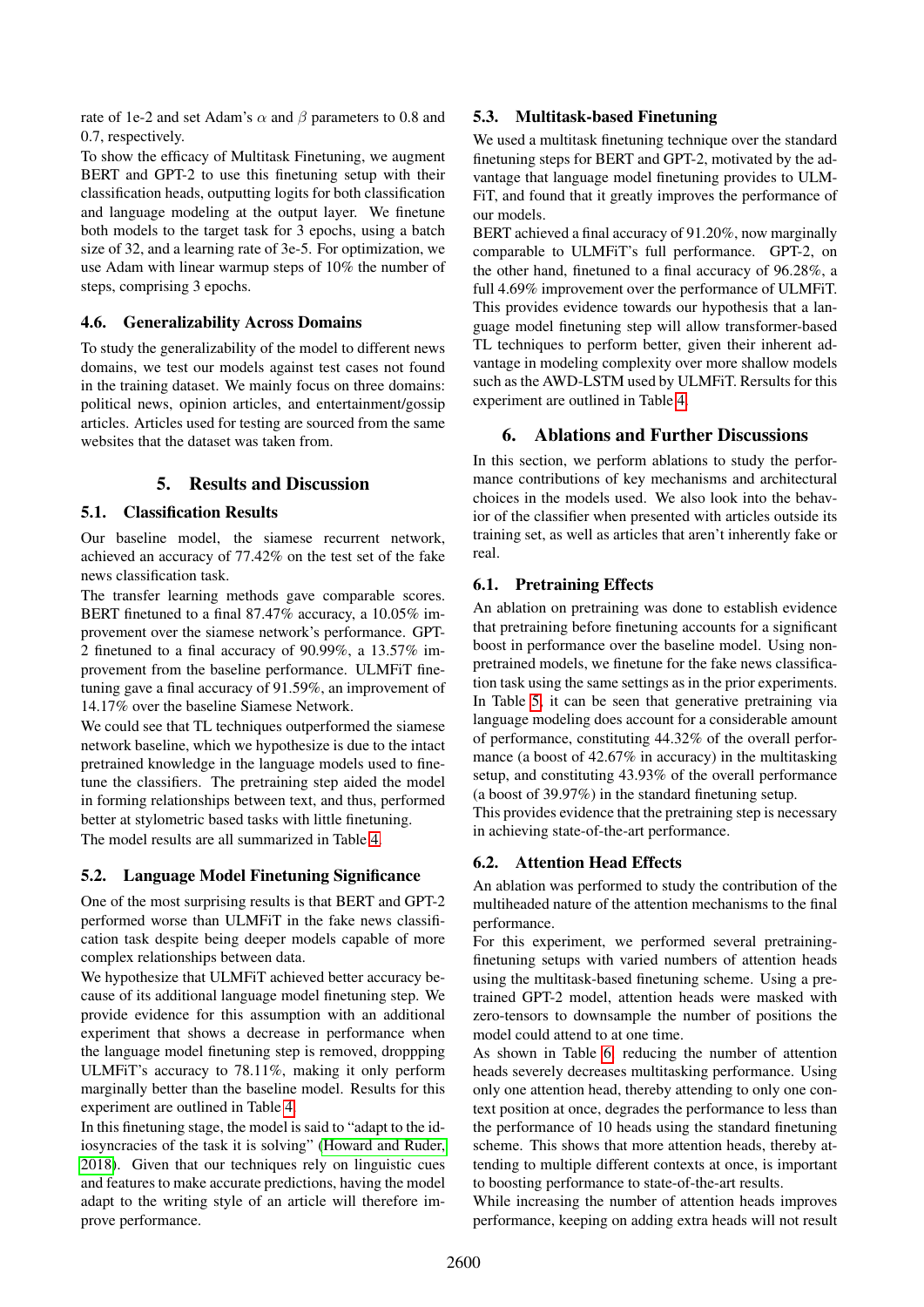| Model                      | Val. Accuracy | Loss   | Val. Loss | Pretraining Time | <b>Finetuning Time</b> |
|----------------------------|---------------|--------|-----------|------------------|------------------------|
| <b>Siamese Networks</b>    | 77.42%        | 0.5601 | 0.5329    | N/A              | 4m per epoch           |
| <b>BERT</b>                | 87.47%        | 0.4655 | 0.4419    | 66 hours         | 2m per epoch           |
| $GPT-2$                    | $90.99\%$     | 0.2172 | 0.1826    | 78 hours         | 4m per epoch           |
| <b>ULMFiT</b>              | 91.59%        | 0.3750 | 0.1972    | 11 hours         | 2m per epoch           |
| ULMFiT (no LM Finetuning)  | 78.11%        | 0.5512 | 0.5409    | 11 hours         | 2m per epoch           |
| <b>BERT</b> + Multitasking | 91.20%        | 0.3155 | 0.3023    | 66 hours         | 4m per epoch           |
| $GPT-2 + Multitasking$     | 96.28%        | 0.2609 | 0.2197    | 78 hours         | 5m per epoch           |

<span id="page-5-0"></span>Table 4: Consolidated experiment results. The first section shows finetuning results for base transfer learning methods and the baseline siamese network. The second section shows results for ULMFiT without Language Model Finetuning. The last section shows finetuning results for transformer methods augmented with multitasking heads. BERT and GPT-2 were finetuned for three epochs in all cases and ULMFiT was finetuned for 5 during classifier finetuning.

| Finetuning   | Pretrained? | Accuracy | Val. Loss | Acc. Inc.  | $\%$ of Perf. |
|--------------|-------------|----------|-----------|------------|---------------|
| Multitasking | No          | 53.61%   | 0.7217    |            |               |
|              | Yes         | 96.28%   | 0.2197    | $+42.67\%$ | 44.32%        |
| Standard     | No          | 51.02%   | 0.7024    |            |               |
|              | Yes         | 90.99%   | 0.1826    | $+39.97\%$ | 43.93%        |

<span id="page-5-1"></span>Table 5: An ablation study on the effects of pretraining for multitasking-based and standard GPT-2 finetuning. Results show that pretraining greatly accounts for almost half of performance on both finetuning techniques. "Acc. Inc." refers to the boost in performance contributed by the pretraining step. "% of Perf." refers to the percentage of the total performance that the pretraining step contributes.

| # of Heads     | Accuracy | Val. Loss | Effect    |
|----------------|----------|-----------|-----------|
| 1              | 89.44%   | 0.2811    | $-6.84\%$ |
| $\mathfrak{D}$ | 91.20%   | 0.2692    | $-5.08%$  |
|                | 93.85%   | 0.2481    | $-2.43%$  |
| 8              | 96.02%   | 0.2257    | $-0.26%$  |
| 10             | 96.28%   | 0.2197    |           |
| 16             | 96.32%   | 0.2190    | $+0.04$   |

<span id="page-5-2"></span>Table 6: An ablation study on the effect of multiple heads in the attention mechanisms. The results show that increasing the number of heads improves performance, though this plateaus at 10 attention heads. All ablations use the multitask-based finetuning method. "Effect" refers to the increase or decrease of accuracy as the heads are removed. Note that 10 heads is the default used throughout the study.

to an equivalent boost as the performance plateaus after a number of heads.

As shown in Figure [1,](#page-5-3) the performance boost of the model plateaus after 10 attention heads, which was the default used in the study. While the performance of 16 heads is greater than 10, it is only a marginal improvement, and does not justify the added costs to training with more attention heads.

#### 6.3. Generalizability Across Domains

When testing on three different types of articles (Political News, Opinion, Entertainment/Gossip), we find that writing style is a prominent indicator for fake articles, supporting previous findings regarding writing style in fake news detection [\(Potthast et al., 2018\)](#page-8-21).

When given actual labeled fake and real news articles, our



<span id="page-5-3"></span>Figure 1: Ablation showing accuracy and loss curves with respect to attention heads.

best performing model was able to classify them properly. Here are some excerpts taken outside the training dataset, one fake article (Figure [2\)](#page-6-0) and one real article (Figure [3\)](#page-6-1):

Following [\(Kiely and Robertson, 2016\)](#page-8-22), fake news tends to be written in an "insinuative" or "clickbait-y" style, while real news is written to be more declarative of facts. These are styles that the above examples follow and that the classifier picks up on.

To further add evidence that the classifier picks up on style, we present two more excerpts, this time of a gossip article (Figure [4\)](#page-7-1) and an opinion article (Figure [5\)](#page-7-2):

While the two articles are not necessarily real or fake, their writing styles cause the classifier to label them as such. Gossip articles (at least in Philippine media) are naturally written to catch attention with a more "clickbait-y" and insinuative style of writing, akin to how fake news articles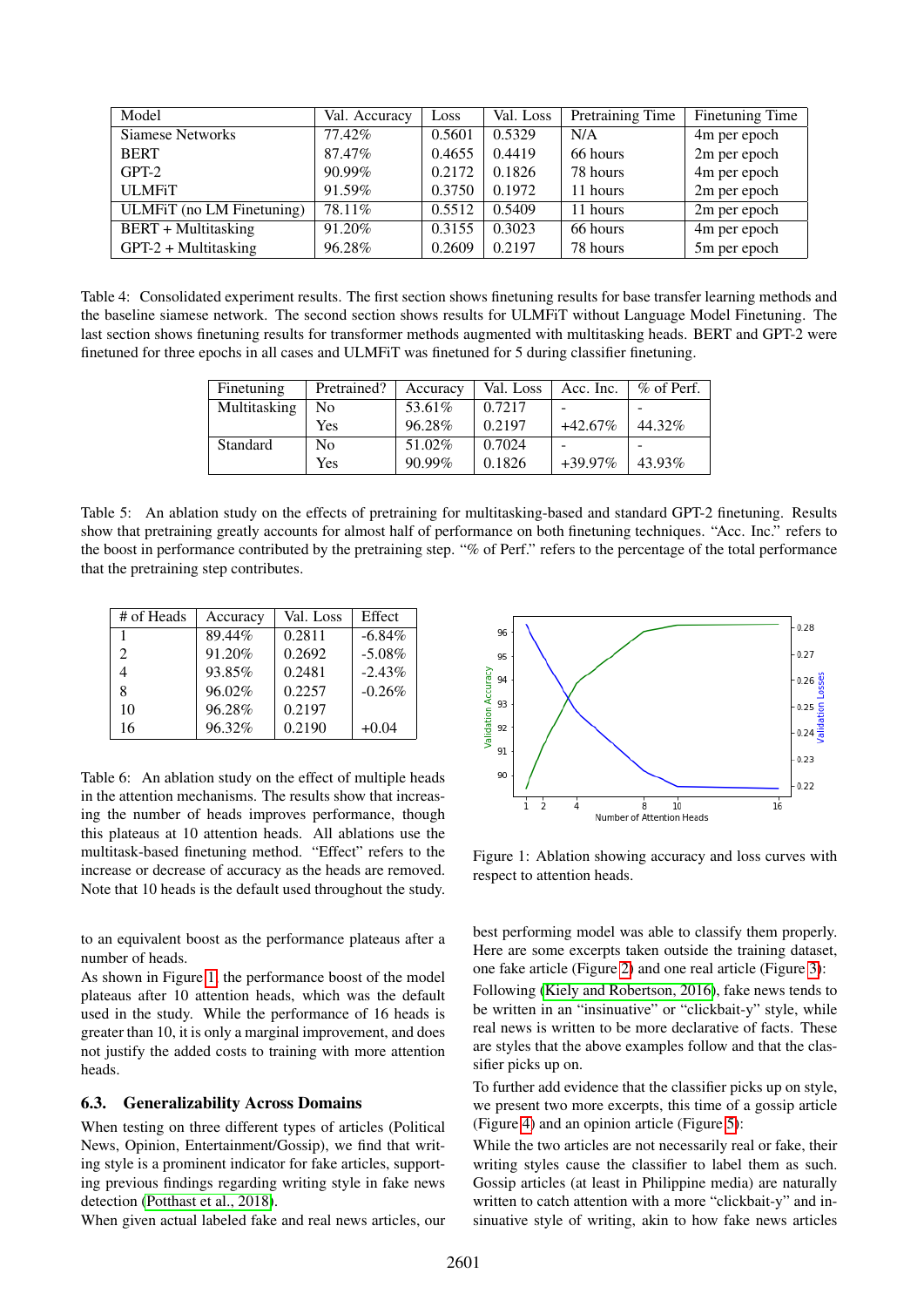May bagong paandar ang mga anti-DU30, at ito ay pag-po-post ng mga black ang white videos ng mga peronalidad sa mundo ng showbiz at sining kung saan pinahahapyawan nila ang Duterte Administration. Ngunit sa serye ng mga videos na kanilang inilathala sa kanilang Facebook page, ang video ni Director Joel Lamangan ang pinagpiyestahan ng husto ng mga netizens.

Ayon kasi kay lamangan, walang respeto daw ang kasalukuyang gobyerno at iboto daw ang mga tagaoposisyon para mapatunayan ang pagiging tunay na Pilipino.

*Translation: The Anti-Duterte camp has a brand new new tactic, which involves posting black and white videos of famous personalities in showbusiness and the arts where they criticize the Duterte Administration. However, the among the videos that they put out on their Facebook page, the video of Director Joel Lamangan drew the most flak and was feasted upon by netizens.*

*According to Lamangan, the current government has no respect and the people should vote for the opposition in order to show that they are true Filipinos.*

Classifier Label: Fake Gold label: Fake

<span id="page-6-0"></span>Figure 2: Example of a fake article from a known fake news source. The classifier labels this as fake.

are written. This causes the gossip article to be classified as fake. In the same way, an opinion or editorial article is more commonly written with facts in a declarative manner, before the author or editor's own opinions are added along with supporting details. This causes the article to be labeled as real.

# 7. Conclusion

Fake news detection remains to be an important task to tackle given the speed that fake news travels across social media and other mediums throughout the internet. While methods to detect fake news exist, they all require a large amount of news samples and supporting data (including, but is not limited to: fact checks, source verifications, and stance information). For most, if not all, low-resource languages, such data and resources are not available. This requires researchers dealing with low-resource languages to employ different techniques to produce robust classifiers with the little data available to them.

In this work, we alleviate scarcity in the low-resource Filipino language by introducing the Fake News Filipino (FFN) dataset, the first full benchmark dataset for fake news detection in Filipino. We then benchmark transfer learning methods and show that robust fake news classifiers can be produced using such techniques, augmenting transformerbased techniques to adapt to writing style via multitask learning.

Inaresto ng anti-scalawag and intelligence units ng Philippine National Police (PNP) ang isang anti-drug operative ng Pasay City Police Station ngayong araw, matapos na isangkot sa extortion at kidnapping.

Dinampot si Police Corporal Anwar Nasser, nakatalaga sa Station Drug Enforcement Team (SDET) ng Pasay police, ng mga tauhan ng PNP-Counter Intelligence Task Force (CITF) at Intelligence Group (IG).

Samantala, tatlo sa kanyang mga kasabwat ang nakatakas. Kinilala ang mga ito na sina Police Lieutenant Ronaldo Frades, hepe ng Pasay SDEU; Patrolman Anthony Fernandez; at Sergeant Rigor Octaviano, na pawang miyembro ng Pasay SDET.

*Translation: The anti-scalawag and intelligence units of the Philippine National Police (PNP) arrested an anti-drug operative of the Pasay City Police Station today after being involved i in extortion and kidnapping.*

*Police Corporal Anwar Nasser, part of the Station Drug Enforcement Team (SDET) of the Pasay police, was arrested by members of the PNP-Counter Intelligence Task Force (CITF) and the Intelligence Group (IG).*

*Three of his accomplices, however, were able to escape. They are identified as Police Lieutenant Ronaldo Frades, chief of the SDEU; Patrolman Anthony Fernandez; and Sergeant Rigor Octaviano, who was also a member of the Pasay SDET.*

Classifier Label: Real Gold label: Real

<span id="page-6-1"></span>Figure 3: Example of a news article from a mainstream news source. The classifier labels this as real.

Furthermore, we perform ablations and showed that each technique and architecture choice in the models contribute towards the robust performance of the models. We also studied the behavior of our best performing model when given articles beyond its training dataset. We show that the model adequately captures and classified via style, classifying gossip and opinion articles as fake and real respectively despite not being inherently fake or real articles.

While we present robust results in this work, this does not mean that low-resource fake news detection has been solved. Aside from increasing the size of the fake news dataset for future research, we recommend the following for further work:

On the domain level, we recommend investigating classifier behavior on other types of news articles including satire, news with misleading headlines, and incompletely-written news, types of articles that we were not able to study due to the lack of expertly-annotated and curated data of such kind in the Philippines.

On the task level, we suggest augmenting basic contentbased fake news detection with other tasks such as content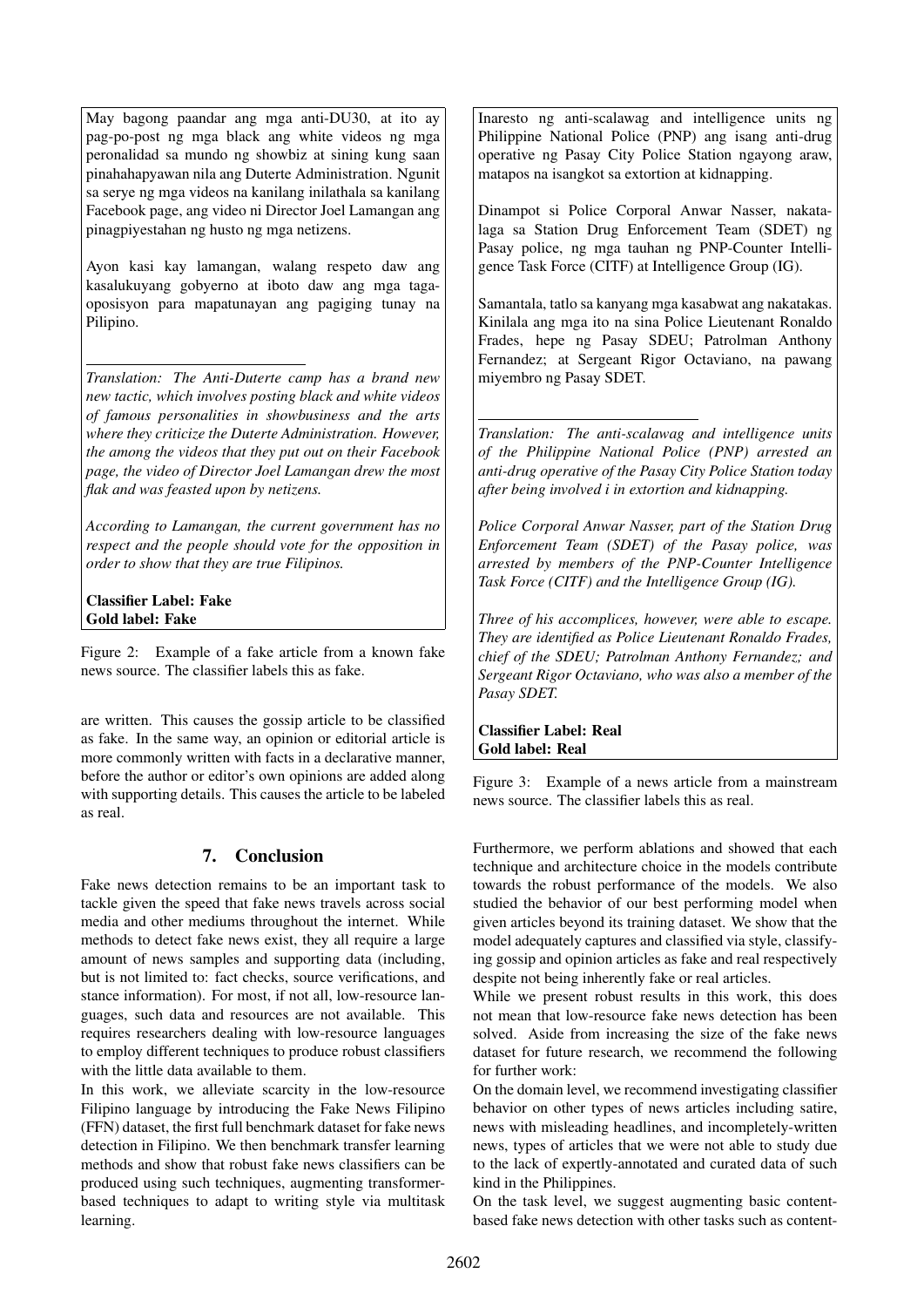Puro mapapaklang komento ang ipinakakain ngayon sa isang pamosong female personality ng mismong mga tagahanga niya. Pinasukan ng kawalan ng utang na loob at pangtatraydor pa nga ang kanilang emosyon. Sila raw ang dahilan kung bakit natupad ang pangarap ng babaeng personalidad na sumikat, mas nadagdagan daw ang naiipon niyang pera dahil sa kanyang mga tagasubaybay, pero ano ang ginawa sa kanila?

Kuwento ng aming source, "Iyakan sila nang iyakan! Sana raw, e, pinatay na lang sila ng idolo nila para isahan na lang ang sakit na naramdaman nila!" "Tinatawag siyang walang utang na loob, nagkakandagutom daw sila para sa pagsuporta sa idol nila, wala naman silang hinihinging kapalit, pero ang napala nila?"

*Translation: Bitter comments are being served to a certain famous female personality by none other than her own fans. They were filled with traitorous emotions and a lack of indebtedness.They claim that they were the reason why the female personality's dreams came true, as well as why she's earning money. But what was done to them in the first place?*

*According to our source, "They were all crying! They wished that their idol just killed them on the spot so they don't have to feel any more pain! They say she has no indebtedness, they starve just to support their idol, they weren't asking for anything in return, but what happened to them?"*

Classifier Label: Fake Gold label: –

<span id="page-7-1"></span>Figure 4: Example of a gossip (blind item) article from a mainstream tabloid. Notice that the classifier labels it as fake, despite not being inherently fake news.

based stance verification [\(Conforti et al., 2018\)](#page-8-2) and headline-stance vs content stance detection [\(Bourgonje et](#page-7-0) [al., 2017\)](#page-7-0). While we posit that learning these tasks would make more robust fake news detectors, it includes the caveat that more data must be collected and curated, the type of which may not be present in the Philippines, or in other countries with low-resource languages.

Lastly, on the model level, we suggest investigating smaller models with comparable performance to the models benchmarked in this work, as the models we used cannot be easily deployed for consumer-level applications that could allow a wide audience of users to quickly verify fake and real news articles.

# Acknowledgments

The authors would like to acknowledge the efforts of VeraFiles and the National Union of Journalists in the Philippines (NUJP) for their work covering and combating the spread of fake news.

We are partially supported by Google's Tensoflow Research Cloud (TFRC) program. Access to the TPU units provided NANININDIGAN ang Malacanang sa desisyon na payagan ang Department of Interior and Local Government (DILG) na ilabas ang pangalan ng mga kandidato na sangkot sa illegal drugs. Para sa Malacanang, makatutulong sa mga botante ang paglalabas ng "narcolist" para makapamili ng iluluklok sa puwesto. Handa naman daw ang Malacanang sa mga magsasampa ng kaso kaugnay sa paglalabas ng "narcolist". Karapatan daw ito ng sinuman. Mabuti nga iyon para malinis ang pangalan.

Maraming bumabatikos sa idea ng DILG at Philippine Drug Enforcement Agency (PDEA) na ilabas ang mga pangalan ng kandidatong sangkot sa illegal drugs. Labag umano ito sa Konstitusyon. Ang nararapat daw gawin ng DILG o ng Malacanang ay sampahan ng kaso ang mga kandidatong ayon sa kanila ay sangkot sa illegal drugs. Maaaring magamit daw ito ng mga kalaban sa pulitika at paano kung hindi naman totoo ang paratang. Nasira na raw ang reputasyon ng kandidato at maaaring hindi na ito manalo. Sino pa ang boboto sa taong dinurog na ang pagkatao. Dapat daw ay mag-isip muna nang malalim bago ihayag ang mga pangalan ng kandidatong sangkot sa droga.

*Translation: Malacanang was adamant in their decision to allow the Department of Interior and Local Government (DILG) to release the names of election candidates who are allegedly involved in illegal drugs. For Malacanang, this would help the people in choosing who to vote. Malacanang said they were ready for anyone who sues them in relation to the release of this "narcolist" and that this was the right of anyone. This would be good in order to clean their names.*

*People are criticizing this idea of the DILG and the Philippine Drug Enforcement Agency (PDEA), however. According to common consensus, this was against the constitution. The right thing to do instead is to sue the people on the list directly, as the list can be used against political enemies, tarnishing their names even if the link is not proven. Such opposition may lose. After all, who would vote for someone with an unclean reputation? The people call on the government to think twice before releasing this list.*

Classifier Label: Real Gold label: –

<span id="page-7-2"></span>Figure 5: Example of an opinion article from a mainstream news organization. Notice that the classifier tags it as real despite being opinionated.

by the program allowed the BERT models in this paper, as well as the countless experiments that brought it to fruition, possible.

# 8. Bibliographical References

<span id="page-7-0"></span>Bourgonje, P., Moreno Schneider, J., and Rehm, G. (2017). From clickbait to fake news detection: An approach